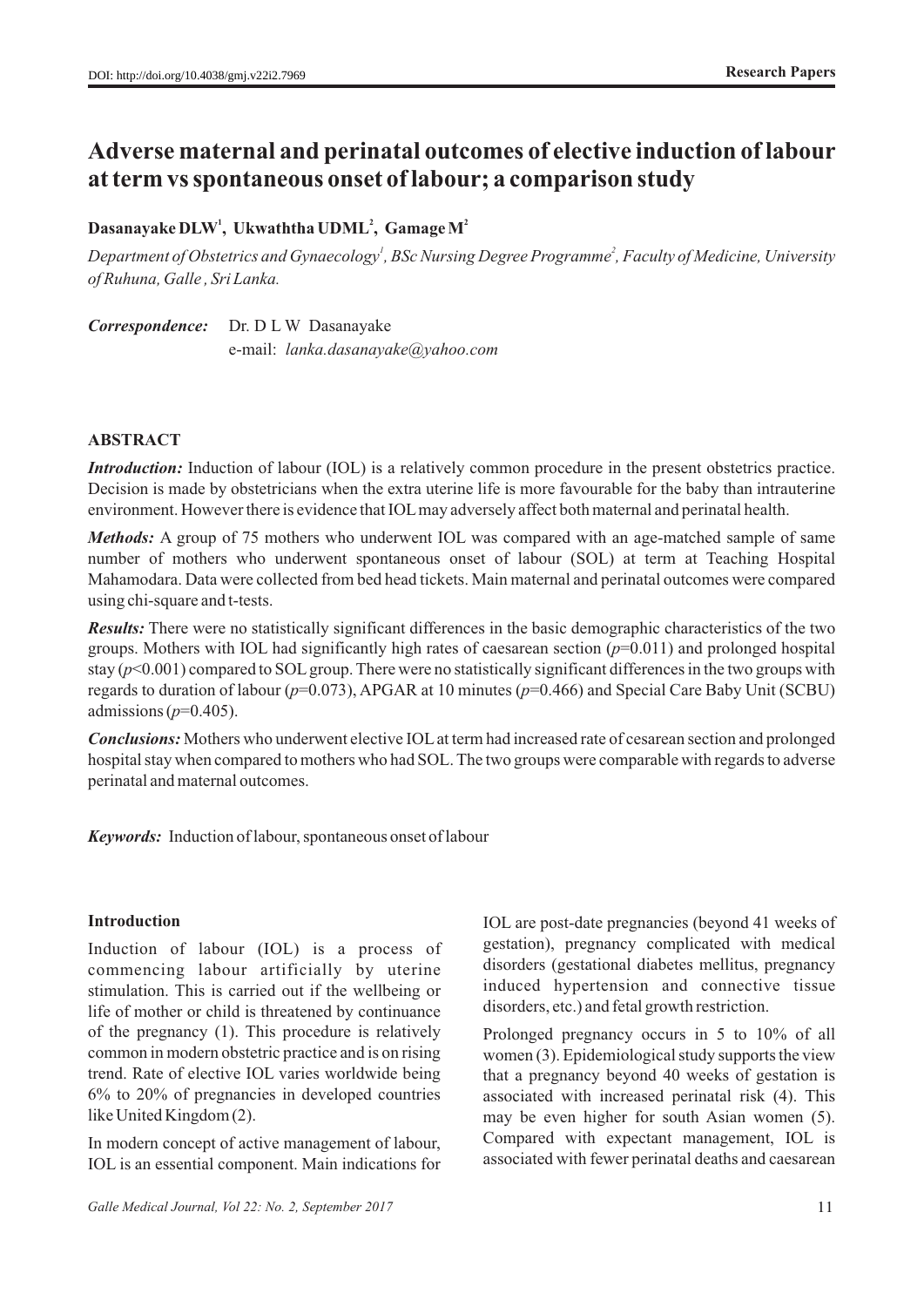sections (6). IOL for other obstetric complications are generally done following optimum fetal lung maturity (beyond 37 completed weeks). Success rate of achieving vaginal delivery is dependent on optimal ripening of cervix prior to induction proper.

Maternal and neonatal effects of IOL are unclear with conflicting evidence. There are many studies performed to compare women with IOL to those undergo spontaneous labour (SOL). Unfortunately, labour induction may itself causes problems especially when the cervix is not favourable. Obstetric problems associated with IOL with an unfavourable cervix include caesarean section, prolonged labour, postpartum haemorrhage and traumatic birth. It is likely that some of these unwanted outcomes result from intervening when the uterus and cervix are not ready for labour (7). IOL is widely practiced to try and prevent the problems mentioned above and improve the health for women and their infants (8).

With retrospective evidence indicating that early term delivery confers higher risk for subsequent adverse neonatal and childhood outcomes compared with later term weeks, the American College of Obstetrics and Gynaecology has issued recommendations to reduce nonmedically indicated induction of labour at less than 39 weeks of gestation (9). Late term or post term pregnancy (greater than 41 or 42 completed weeks of gestation) is a common indication for induction. Recent evaluation of strategies to reduce induction in the absence of medical indication before 39 weeks of gestation has reported decrease in admission to the neonatal intensive care unit (NICU), conflicting results about stillbirth and little information about caesarian delivery, historically one of the key concerns surrounding induction without medical indications (10).

Induced labour also has an impact on the birth experience of women. It may be less efficient and is usually more painful than spontaneous labour and epidural analgesia and assisted delivery are more likely to be required (11). Nearly 45% of women considered that labour was more painful than expected with induction. The limited available evidence suggests that women feel less satisfaction with experience of IOL than SOL(12).

It is evident that maternal and neonatal outcomes are badly affected with the induction of labour without clear justification leading to increased health cost to a country. Overall, this adversely affects the health economy of countries with low resource setting and increased perinatal and maternal morbidity and mortality.

Even though several studies done with this regards in other countries, we have anecdotal evidence pertaining to IOL. Our pregnant population is different, ethnically and geographically, when compared to the rest of the world and the maternal and neonatal outcomes of Sri Lankan obstetric population following IOL are largely unknown. The aim of this study was to determine rate of adverse maternal and perinatal outcomes of elective induction of labour compared to spontaneous onset of labour.

## **Methods**

This study was carried out as a comparative crosssectional study at Teaching Hospital Mahamodara, Galle from January 2017 to March 2017. We studied pregnant women at term (gestational age between 37 completed weeks to 41 weeks) who had either elective IOL or SOL. Inclusion criteria were pregnant women at term with singleton live pregnancy that had induction of labour or spontaneous labour. Exclusion criteria were maternal sepsis following delivery, pre labour rupture of membrane, fetal growth retardation and fetal anomalies. Mothers were recruited for the study from postnatal wards. Consecutive eligible postnatal mothers were selected with age matched control (similar age in years in both group) subjects who delivered her baby on the same day. Consideration was made to select control group to have gestational age at least within 07 days of study subjects.

Data was obtained from Bed Head Tickets using data sheet. Data sheet was developed to get required variables including basic characteristics, details of labour, maternal and perinatal outcomes. The main maternal outcome variables were caesarean section rate, duration of labour (time duration from admission to labour ward to delivery), maternal hospital stay (time duration from delivery to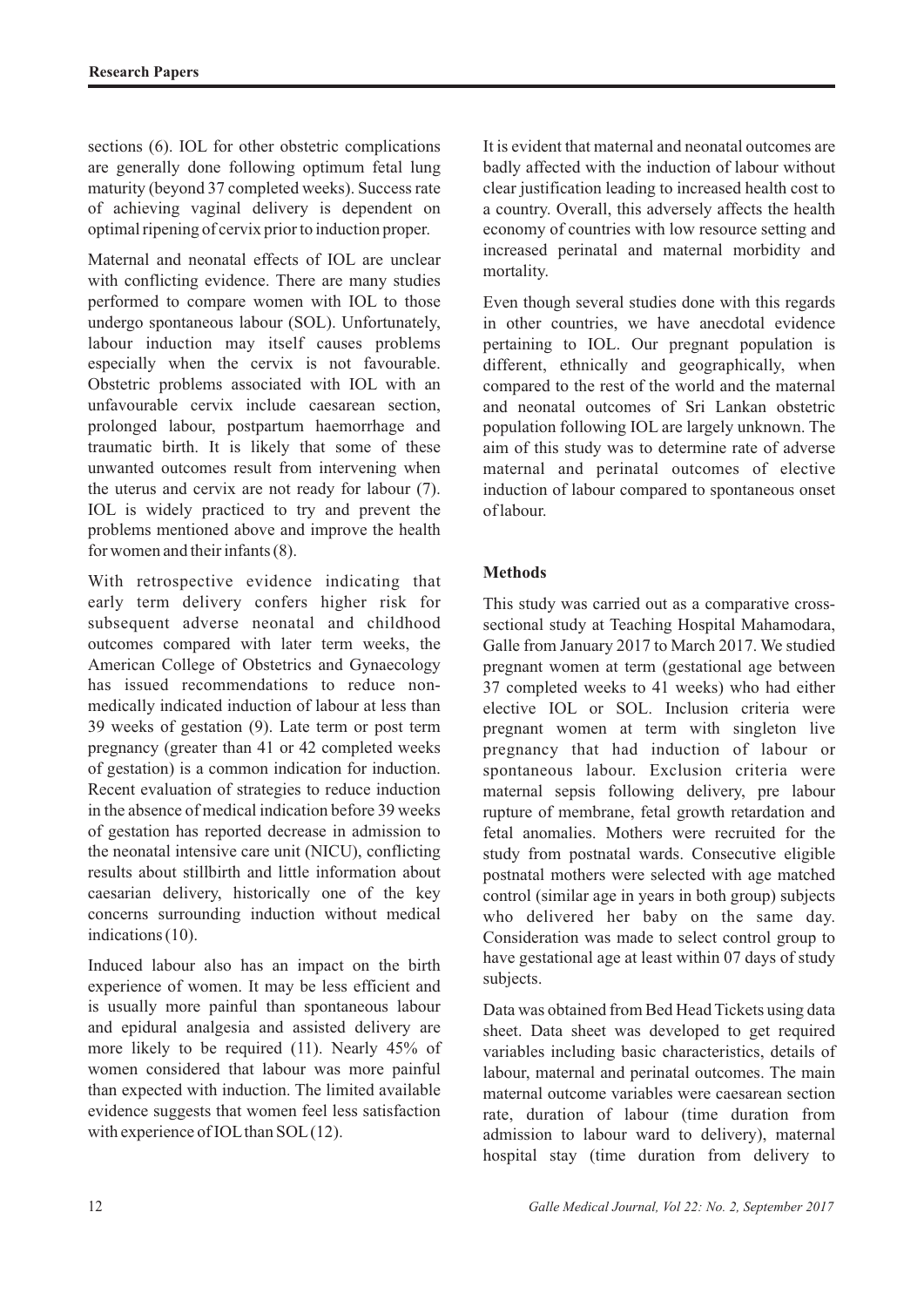discharge), genital tract trauma and postpartum haemorrhage. The perinatal outcomes were APGAR score at birth, neonatal Special Care Baby Unit (SCBU) admissions and neonatal deaths. Ethical clearance was obtained from the Ethical Review Committee of the Faculty of Medicine, University of Ruhuna. Permission to conduct the study was granted by the Director and relevant consultants at Teaching Hospital Mahamodara, Galle. Written informed consent was obtained from all postnatal women who participated in the study. Statistical Package of Social Science (SPSS) version 20 was used for data analysis and *p*<0.05 was considered statistically significant. Categorical data were compared with the Chi-square test and continuous variables were compared with the t-test.

### **Results**

Total number of women in the study was 150 with 75 in each group and the two groups were comparable with regard to the basic demographic characteristics (Table 1).

There was significantly higher rate of cesarean section in the IOL group compared with the SOL group (Table 2).

The rate of caesarian section in the IOL group was almost double compared to the SOL group. In contrast vaginal delivery rate was higher in women with SOL than the women with IOL. However, there was no significant difference in the duration of labour between SOL (mean:  $177.61 + 34.54$  minutes) and IOL (mean:  $218.48 + 40.03$  minutes) women with vaginal delivery( $p = 0.15$ ).

There was a significant difference in the number of days of hospital stay between the two groups. The mean duration of hospital stay in the IOL group was almost double when compared to the SOL group (Table 3).

There was no  $3<sup>rd</sup>$  degree or  $4<sup>th</sup>$  degree genital tract trauma among women in the two groups. Each group had one woman with postpartum haemorrhage.

There was no significant difference in APGAR score at 10 minutes at birth between the two groups (Table 4).

There was no significant difference between the two groups with regards to the SCBU admission of their babies (Table 5). There was only one neonatal death which was in the IOLgroup.

| <b>Characteristics</b> | <b>SOL</b> (75) |           | IOL(75) |           |                |
|------------------------|-----------------|-----------|---------|-----------|----------------|
|                        | Mean            | <b>SD</b> | Mean    | <b>SD</b> | <i>p</i> value |
| Age (years)            | 26.6            | 4.8       | 28.7    | 5.0       | 0.058          |
| Gestational age (days) | 278             | 5.7       | 271     | 5.8       | 0.055          |
| BMI                    | 21.0            | 2.3       | 20.0    | 2.2       | 0.053          |

**Table 1: Basic characteristics of women with SOL and IOL (n=150)**

Test – independentsample t

**Table 2: Cesarean section rate between two groups of SOL and IOL**

|            | <b>LSCS</b> | NVD / Instrumental | $\mathbf{X}^2$ | <i>p</i> value |
|------------|-------------|--------------------|----------------|----------------|
| <b>SOL</b> | 14          | 61                 |                |                |
|            | $18.67\%$   | 81.3%              | 6.481          | 0.011          |
| IOL        | 28          | 47                 |                |                |
|            | 37.3%       | 62.7%              |                |                |

Test – Chi-square test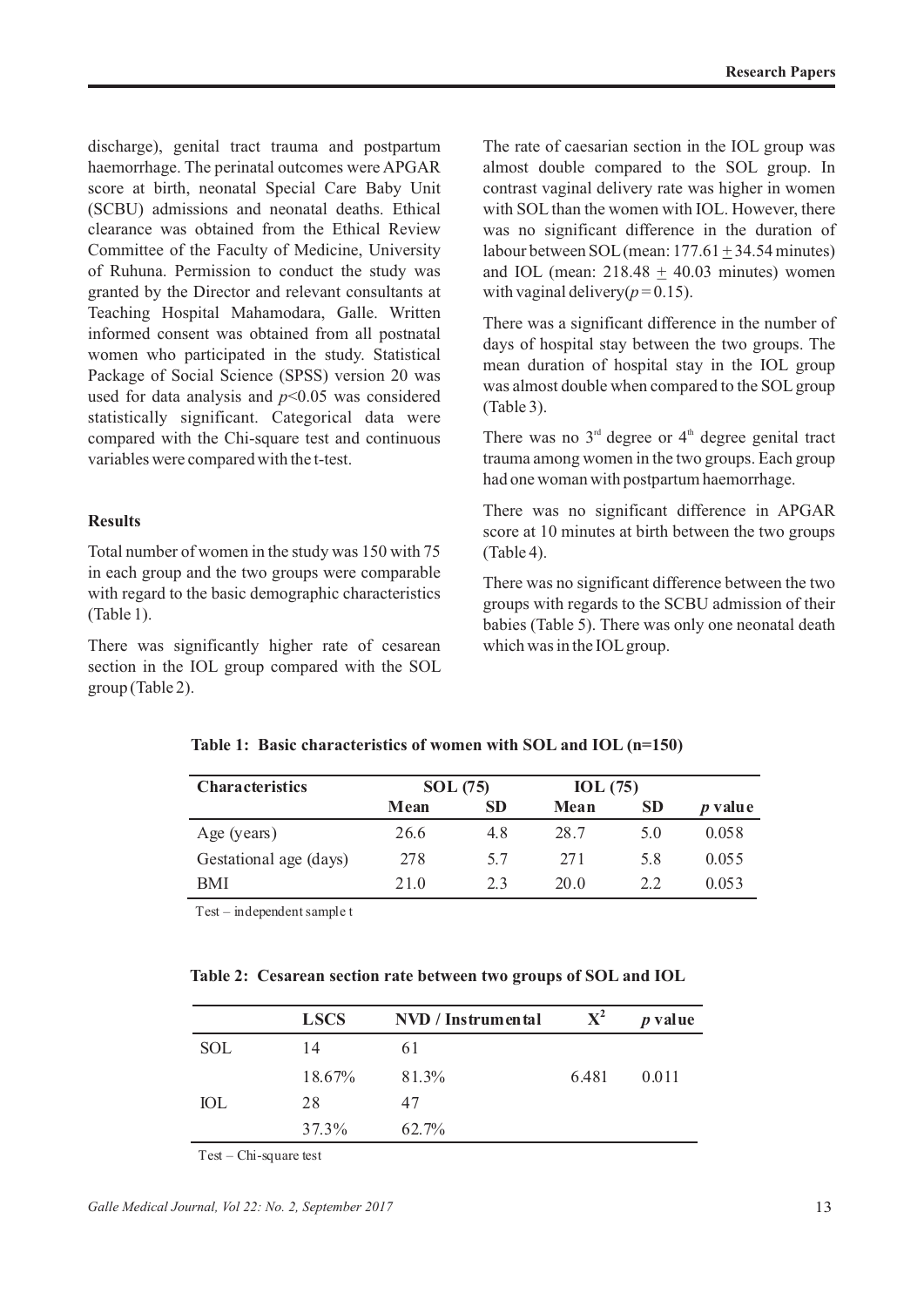| Hospital stay in days | Mean | SD  | <i>p</i> value |
|-----------------------|------|-----|----------------|
| <b>SOL</b>            | 2.79 | 1.4 | < 0.001        |
| IOL                   | 5.85 | 2.0 |                |

**Table 3: Maternal hospital stay between the SOL and IOL groups**

Test - independent sample t

**Table 4: APGAR score for the SOL and IOL groups**

| <b>APGAR</b> score at 10 minutes | Mean | SD   | <i>p</i> value |
|----------------------------------|------|------|----------------|
| -SOL                             | 997  | 0.23 | 046            |
| <b>IOL</b>                       | 993  | 0.21 |                |

Test - independent sample t

**Table 5: SCBU admission between the SOL and IOL groups**

| <b>SCBU</b> admission | <b>SOL</b> | ЮL          | <i>p</i> value |
|-----------------------|------------|-------------|----------------|
| Yes                   | $4(5.3\%)$ | 2 $(2.6\%)$ | 0.41           |
| N <sub>0</sub>        | 71 (94.7%) | 73 (97.4%)  |                |
|                       |            |             |                |

Test - chi square test

#### **Discussion**

This study showed elective IOL at term had increased rate of cesarean section and prolonged hospital stay but no adverse perinatal and maternal outcomes.

According to the study, the rate of cesarean section was higher among women with IOL compared with SOL across all gestational ages (beyond 37 completed weeks) and parity. The NICE guideline (updated version) in July 2008 states that IOL beyond 41 weeks do not increase the rate of caesarean section compared to expectant management. The difference we observed may be due to IOL in earlier gestation associated with partially favorable cervix. A study done at Kathmandu Medical College and Teaching Hospital (KMCTH) involving three hundred women with singleton pregnancies from 40 to 42 weeks of gestation without any risk factors showed that elective induction of labour is associated with even lesser rates of caesarean section and reduce the NICU admissions when compared with spontaneous onset of labour (14). Same findings were observed in a Canadian study conducted in 22 hospitals throughout Canada among 3,400 pregnancies at 41 or more weeks of gestation.

Another significant finding in this study was that prolonged hospital stay in IOL group compared to SOL group. This observation may be due to increased caesarean section rate in women with IOL as usual duration of hospitalisation following uncomplicated caesarean delivery is approximately three days whereas in spontaneous vaginal delivery it is 24 hours.

Our results show that there are no significant differences of adverse maternal outcomes such as duration of labour, obstetric anal sphincter injuries / genital tract trauma, and postpartum haemorrhage in the two groups. Cochrane database in 2006 reported that there was no significant difference between labour induction and control groups for postpartum haemorrhage (6). This is in line with our findings. Even better outcomes have been reported in a population based study; elective IOL from 38 weeks onwards was associated with a decreased odds of postpartum haemorrhage compared with expectant management. Induction of labour was also associated with decreased odds of anal sphincter injury compared with expectant management (14). This may be due to the large sample size involved in above study.